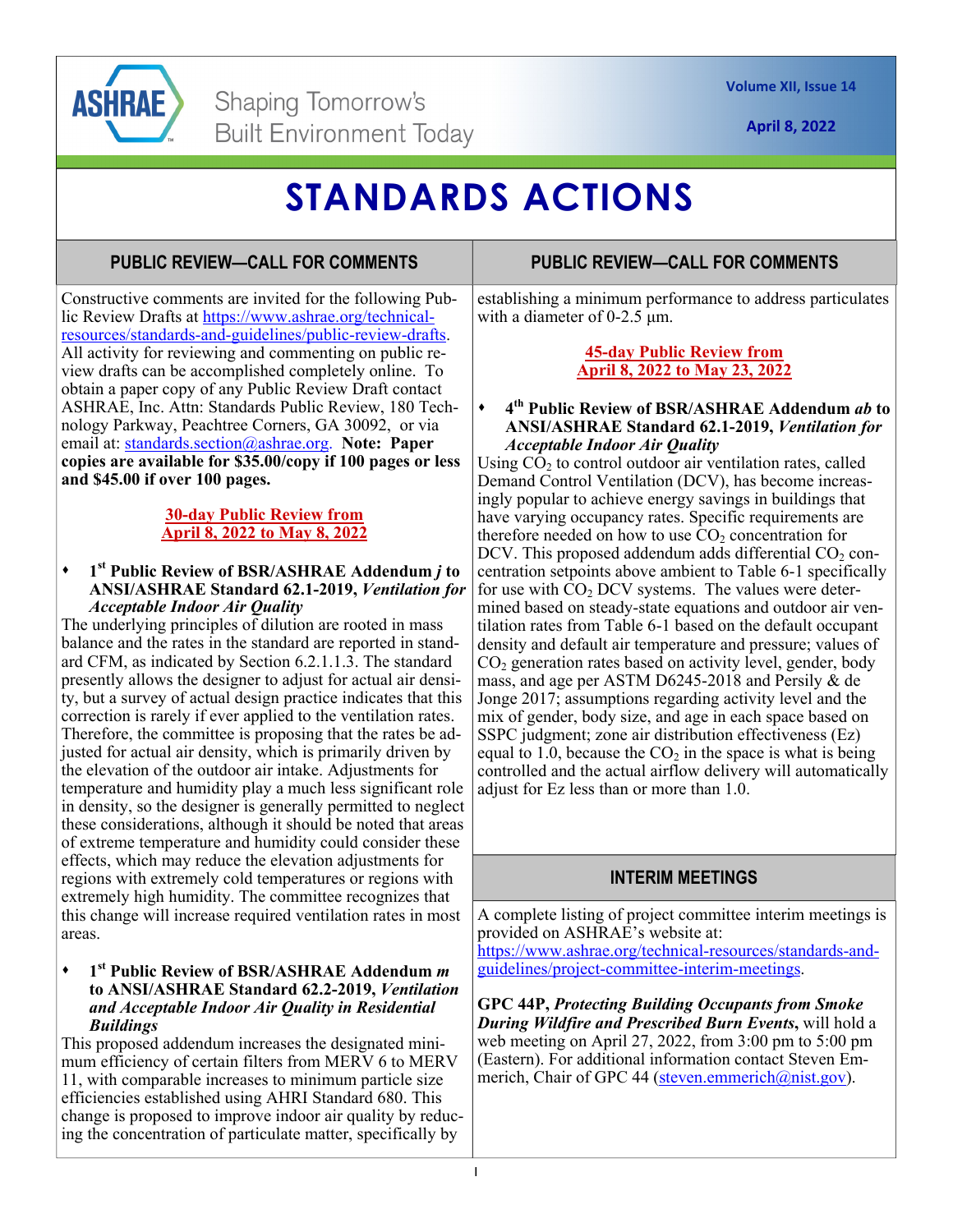

**April 8, 2022** 

## **STANDARDS ACTIONS**

## **INTERIM MEETINGS**

**GPC 45P,** *Measurement of Whole Building Performance for Occupied Buildings except Low-Rise Residential Buildings,* will hold virtual meetings from 11:30 am to 12:30 pm (Eastern) on the following dates:  $\Rightarrow$  April 18, 2022  $\Rightarrow$  May 9, 2022 For additional information contact Hyojin Kim, Chair of GPC 45 (hyojin.kim@njit.edu). **SSPC 34,** *Designation and Safety Classification of Refrigerants,* will hold a virtual meeting on Thursday, May  $5^{th}$ , 2022, from 8:00 AM to 11:00 AM (Eastern)  $\Rightarrow$  The Toxicity Subcommittee of SSPC 34 will hold a virtual meeting on Wednesday, April  $6<sup>th</sup>$ , 2022, from 8:00 AM to 10:00 AM (Eastern)  $\Rightarrow$  The Flammability Subcommittee of SSPC 34 will hold a virtual meeting on Monday, April  $11^{th}$ , 2022, from 9:00 AM to 11:00 AM (Eastern) For additional information, please contact Ryan Shanley, Staff Liaison to SSPC 34 (rshanley@ashrae.org). **SPC 35-2014R,** *Method of Testing Refrigerant Driers and Desiccant Materials,* will hold a web meeting on April 20, 2022 from 2:30 pm to 4:30 PM (Eastern). For additional information contact Mandi Lippard, Chair of SPC 35 (mandi.lippard@lubrizol.com). **SSPC 41,** *Standard Methods of Measurement* **Standard 41.4-2015R,** *Standard Methods for Proportion of Lubricant in Liquid Refrigerant Measurement,* will hold a web meeting on May 3, 2022 from 11:00 am to 12:00 pm (Eastern). For additional information contact James Douglas  $(jim.douglas.imagineering@gmail.com)$ , Chair of the 41.4 Subcommittee. **SSPC 62.2,** *Ventilation and Acceptable Indoor Air Quality in Residential Buildings***,** will hold a web meeting on May 19, 2022 from 11:00 am to 2:00 pm (Eastern). For additional information contact Mark Weber (mweber@ashrae.org). **SPC 224P,** *Standard for the Application of Building Information Modeling,* will hold a conference call on April 21, 2022, from 3:00 pm to 4:00 pm (Eastern). For additional information contact Stephen Roth, Chair of SPC 224 (stephenroth@gmail.com). following dates:  $\Rightarrow$  April 27, 2022  $\Rightarrow$  May 25, 2022 genated refrigerants. cumstances: systems.

### **INTERIM MEETINGS**

**SPC 228P,** *Standard Method of Evaluating Zero Energy Building Performance,* will hold conference calls Wednesdays from 2:00 pm to 5:00 pm (Eastern) on the

For additional information, please contact Keith Emerson, Chair of SPC 228 (kemerson2002@yahoo.com).

## **CALL FOR MEMBERS**

A *Call for Members* is announced for the following project comittee. Persons who are interested in serving on this ASHRAE committee are asked to indicate their interest by completing the online membership application forms listed under Instructions for New Applicants at https:// www.ashrae.org/pcmemberapp or by contacting Connor Barbaree at: ASHRAE, 180 Technology Parkway, Peachtree Corners, GA 30092; phone: 678-539-1138; fax: 678-539-2138; email: Standards.Section@ashrae.org.

#### **ANSI/ASHRAE Standard 147-2019,** *Reducing the Release of Halogenated Refrigerants from Refrigerating and Air-Conditioning Equipment and Systems*

**1. PURPOSE:** This standard establishes practices and procedures that will reduce inadvertent release of halo-

**2. SCOPE:** The practices and procedures in this standard cover release reduction of halogenated hydrocarbon and halogenated ether refrigerants in the following cir-

(a) from stationary refrigeration, air-conditioning, and heat-pump equipment and systems;

(b) during manufacture, installation, testing, operation, maintenance, repair, and disposal of equipment and